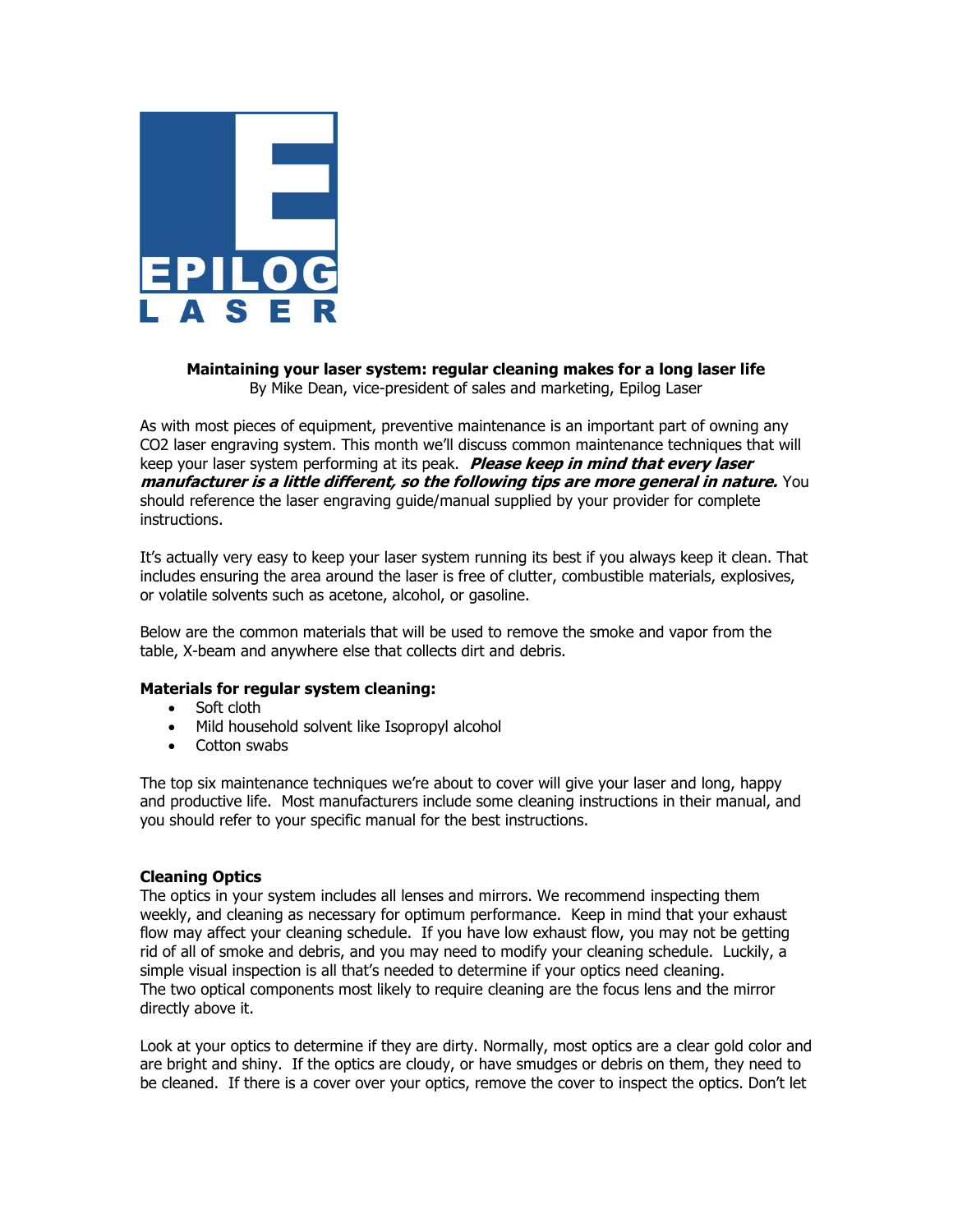the cover fool you! Dirt and debris are still is able to get into most lens chambers and if you don't clean your optics, they can degrade your engraving and can even crack the lens.

To clean the focus lens and the mirror that is directly above it, use a cotton swab that is soaked with optics cleaning fluid. Gently swab the optics to remove dust and debris. Wet the cotton swab thoroughly with the solvent, and then blot it against a piece of cotton so that it is no longer soaking-wet. Then dab the optic gently, rotating the swab after each dab to expose clean cotton to the surface, until the optic is free of visible contamination. At that point, prepare a fresh swab and clean the surface with a gentle zigzag motion across it. Avoid any hard "scrubbing" of the surface, especially while there are visible particles on it. When you are done, be careful to remove any cotton threads that may have snagged on the mountings. Allow the optics to dry before you operate your engraver.

It might sound odd, but if you should run out of the optics cleaning fluid supplied by your laser manufacturer, pure ethyl (grain) alcohol is a highly recommended substitute because of its pure nature and because it is readily available.



### **Cleaning your Vector Grid/Table**

Whenever you are vector cutting there is the potential for small pieces to fall through the vector grid and collect in the table tray. These small pieces present a very dangerous fire hazard, especially if they are allowed to collect over time. Since most users cut wood and acrylic, these small pieces that fall into the table tray act just like kindling and can ignite and start a fire. To clean your tray, remove the vector grid and clean out the table tray using a small brush or vacuum cleaner. Completely remove the debris in the bottom of the tray on a regular basis.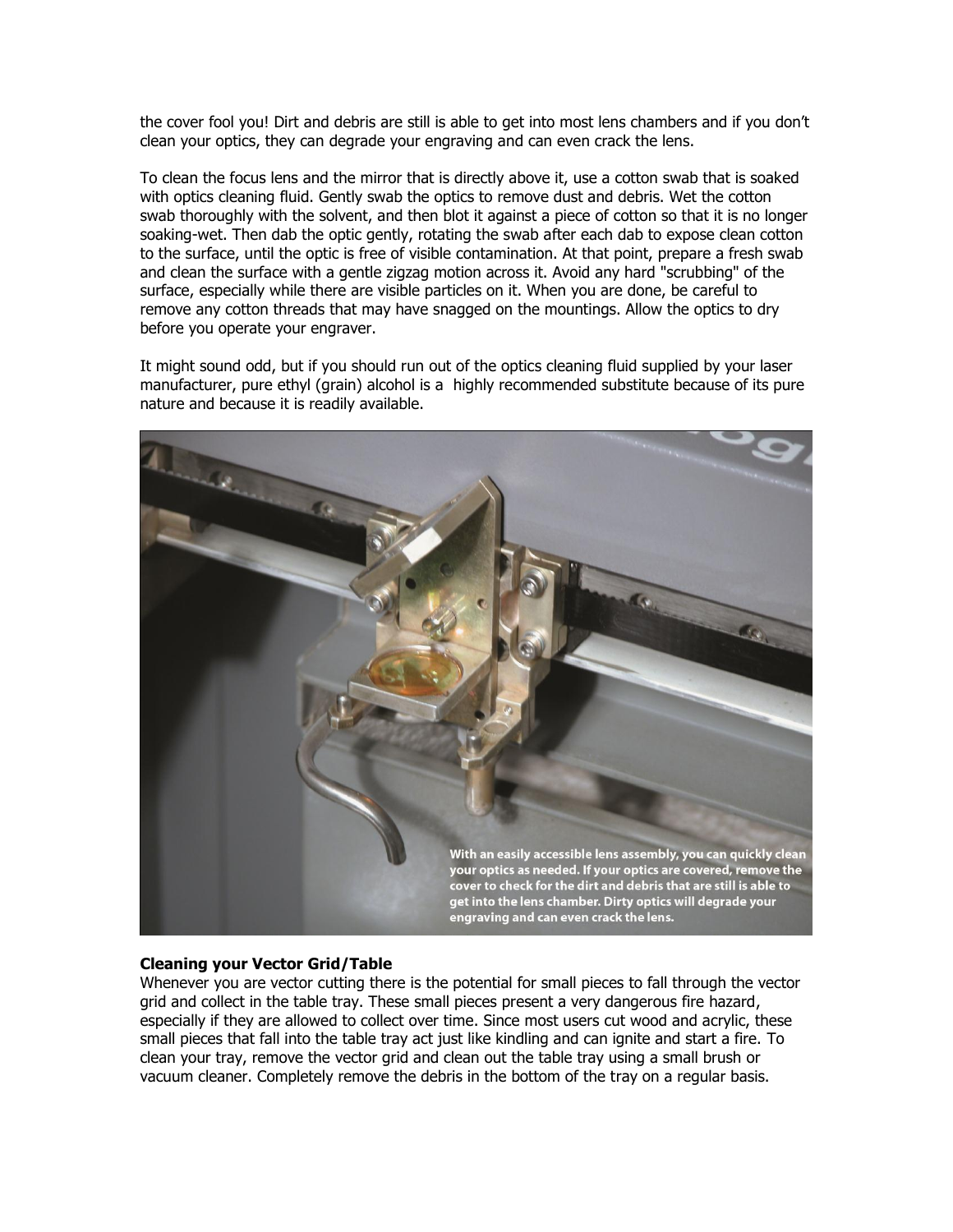

### **Cleaning and the Bearing Rails**

The bearing system in your laser system should be inspected on a regular basis and cleaned as necessary. Use a soft cloth or cotton swab with isopropyl alcohol or similar mild solvent to clean all of the bearing tracks. For many systems cleaning the bearings is not a necessary part of a frequent maintenance schedule, but they should occasionally be inspected and cleaned per the manufacturers instructions.

### **Cleaning the Auto Focus Feature**

The auto focus mechanism is typically mounted at the back of the carriage that holds the focus lens. It is usually about a quarter inch in diameter, and about two inches long. If you work with materials that leave a greater amount of debris and/or residue (such as wood) the auto focus feature should be periodically cleaned for accurate focusing.

Use a soft cotton cloth and some mild household cleaner or isopropyl alcohol to gently wipe the auto focus plunger until it is clean.

### **Cleaning Optical Strip and Linear Encoder**

With laser systems that use linear encoders, you occasionally may need to clean the optical strip and encoder in your machine. The optical strip and encoder are likely located under the protective cover of the X-beam assembly. The optical encoder provides precise positioning for the x-axis carriage. To clean the optical strip remove the protective X-beam cover and wipe off the optical strip using isopropyl alcohol and a soft cotton cloth or swab.